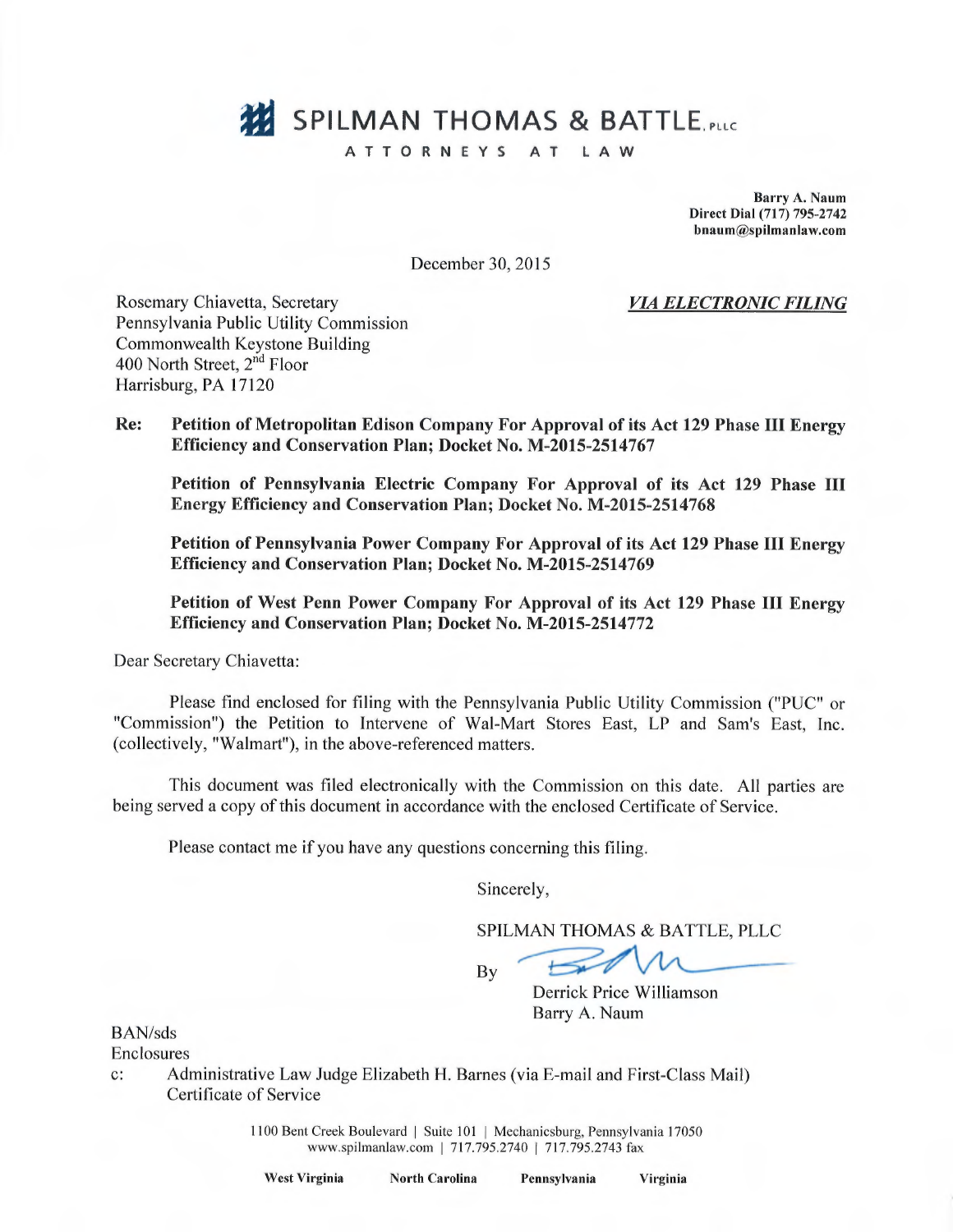#### BEFORE THE PENNSYLVANIA PUBLIC UTILITY COMMISSION

| Petition of Metropolitan Edison Company   |   |                           |
|-------------------------------------------|---|---------------------------|
| For Approval of its Act 129 Phase III     |   | Docket No. M-2015-2514767 |
| Energy Efficiency and Conservation Plan   | ٠ |                           |
| Petition of Pennsylvania Electric Company | ä |                           |
| For Approval of its Act 129 Phase III     |   | Docket No. M-2015-2514768 |
| Energy Efficiency and Conservation Plan   |   |                           |
| Petition of Pennsylvania Power Company    | ٠ |                           |
| For Approval of its Act 129 Phase III     |   | Docket No. M-2015-2514769 |
| Energy Efficiency and Conservation Plan   |   |                           |
| Petition of West Penn Power Company       |   |                           |
| For Approval of its Act 129 Phase III     |   | Docket No. M-2015-2514772 |
| Energy Efficiency and Conservation Plan   |   |                           |

#### CERTIFICATE OF SERVICE

I hereby certify that I have this day served a true copy of the foregoing document upon the

following parties to this proceeding in accordance with the requirements of 52 Pa. Code  $\S$  1.54

(relating to service by participant).

#### VIA E-MAIL & FIRST-CLASS MAIL

John L. Munsch, Esquire FirstEnergy Service Company 800 Cabin Hill Drive Greensburg, PA 15601 jmunsch@firstenergycorp.com

Kathy J. Kolich, Esquire Kolich & Associates, LLC 1521 Hightower Drive Uniontown, OH 44685 kjklaw@yahoo.com

Johnnie H. Simms, Esquire Bureau of Investigation & Enforcement Pennsylvania Public Utility Commission 400 North Street, 2<sup>nd</sup> Floor P.O. Box 3265 Harrisburg, PA 17105-3265 josimms@pa.gov

Darryl Lawrence, Esquire Christy M. Appleby, Esquire Office of Consumer Advocate 5<sup>th</sup> Floor, Forum Place 555 Walnut Street Harrisburg, PA 17101 dlawrence@paoca.org cappleby@paoca.org

Elizabeth Rose Triscari, Esquire Office of Small Business Advocate Commerce Building, Suite 1102 300 North Second Street Harrisburg, PA 17101 etriscari@pa.gov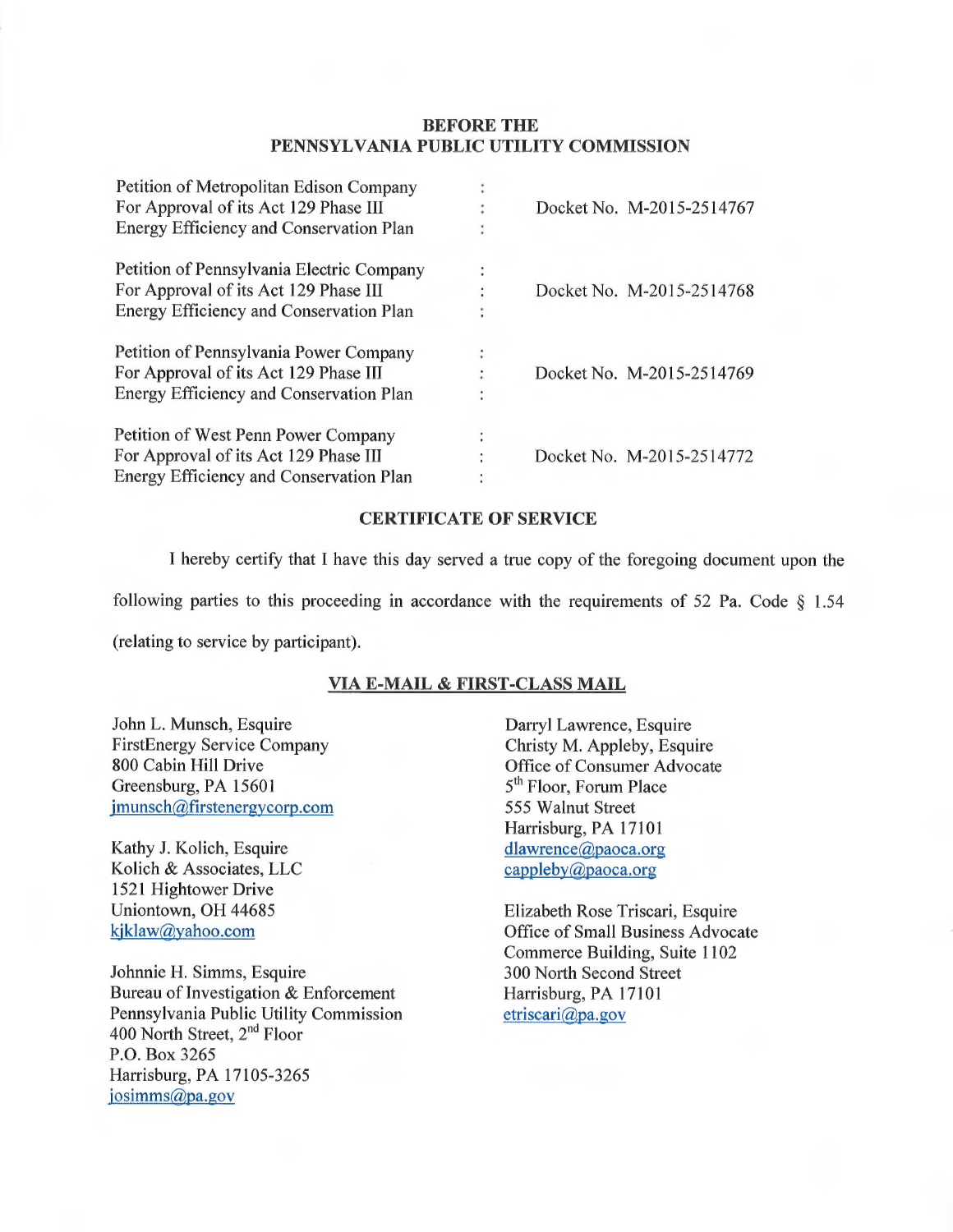Certificate of Service Docket Nos. M-2015-2514767, et al. Page 2

Susan E. Bruce, Esquire Charis Mincavage, Esquire Vasiliki Karandrikas, Esquire Teresa K. Schmittberger, Esquire McNees Wallace & Nurick LLC 100 Pine Street P.O. Box 1166 Harrisburg, PA 17108-1166 sbruce@mwn.com cmincavage@mwn.com vkarandrikas@mwn.com tschmittberger@mwn.com

Thomas J. Sniscak, Esquire William E. Lehman, Esquire Hawke McKeon & Sniscak LLP 100 North Tenth Street Harrisburg, PA 17101 tjsniscak@hmslegal.com welehman@hmslegal.com

Patrick M. Cicero, Esquire Joline Price, Esquire Elizabeth R. Marx, Esquire Pennsylvania Utility Law Project 118 Locust Street Harrisburg, PA 17101 pulp@palegalaid.net

 $\overline{\phantom{a}}$  $\mapsto$ 

Barry A. Naum

Dated: December 30, 2015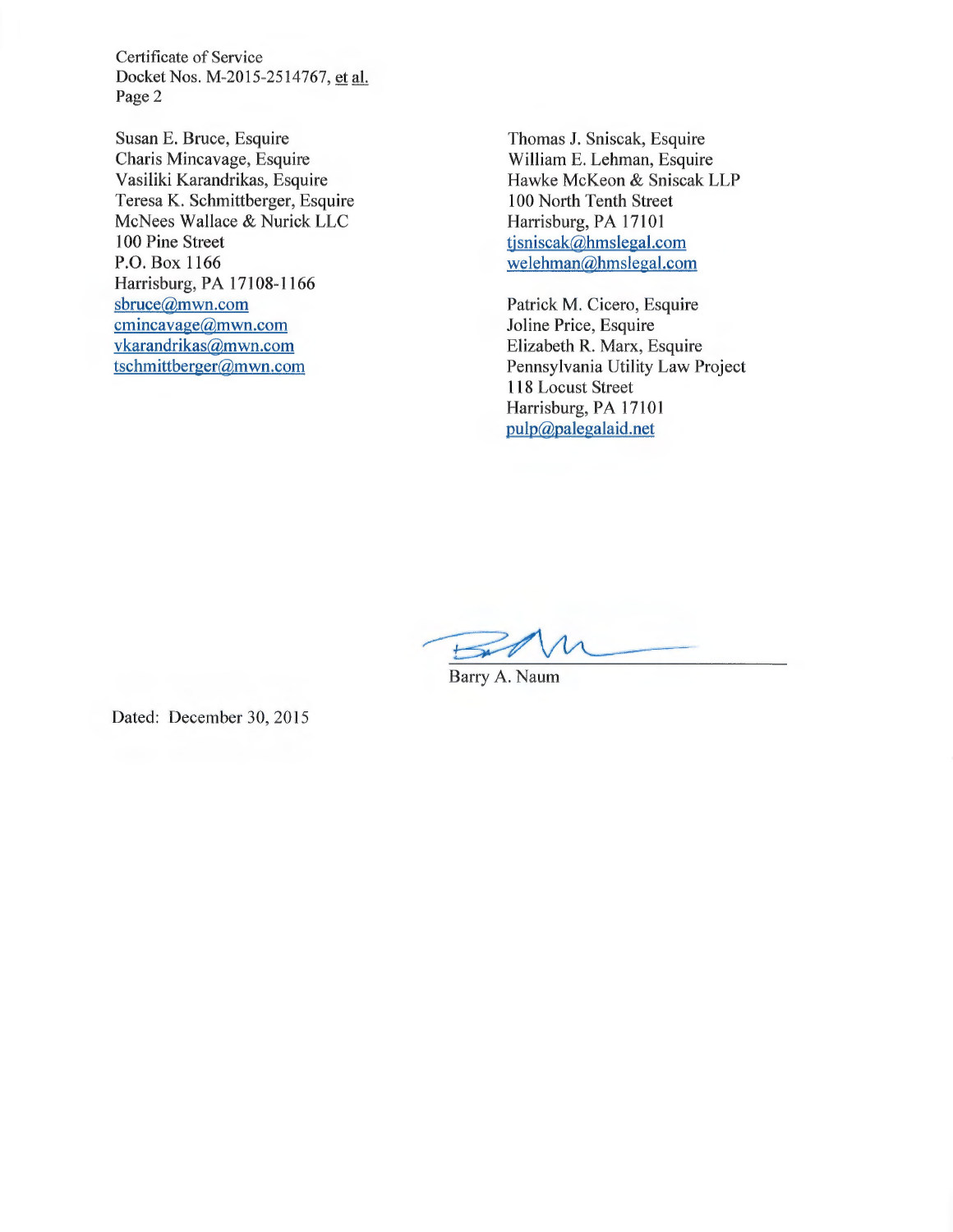## BEFORE THE PENNSYLVANIA PUBLIC UTILITY COMMISSION

|              | Docket No. M-2015-2514767 |  |
|--------------|---------------------------|--|
|              |                           |  |
| $\mathbf{r}$ |                           |  |
|              | Docket No. M-2015-2514768 |  |
|              |                           |  |
|              |                           |  |
|              | Docket No. M-2015-2514769 |  |
|              |                           |  |
|              |                           |  |
|              | Docket No. M-2015-2514772 |  |
|              |                           |  |
|              |                           |  |

# PETITION TO INTERVENE OF WAL-MART STORES EAST, LP AND SAM'S EAST, INC.

## TO THE HONORABLE PENNSYLVANIA PUBLIC UTILITY COMMISSION:

Pursuant to 52 Pa. Code Sections 5.71 through 5.74, Wal-Mart Stores East, LP and Sam's

East, Inc. (collectively, "Walmart"), hereby file this Petition to Intervene in the above-captioned

proceedings. In support thereof, Walmart states as follows:

1. Petitioner is Walmart, 2001 SE 10<sup>th</sup> Street, Bentonville, AR 72716-0550.

2. The name and address of Petitioner's attorneys are:

Derrick Price Williamson Barry A. Naum SPILMAN THOMAS & BATTLE, PLLC 1100 Bent Creek Boulevard, Suite 101 Mechanicsburg, PA 17050 Phone: (717) 795-2740 Fax: (717) 795-2743 dwilliamson@spilmanlaw.com bnaum@spilmanlaw.com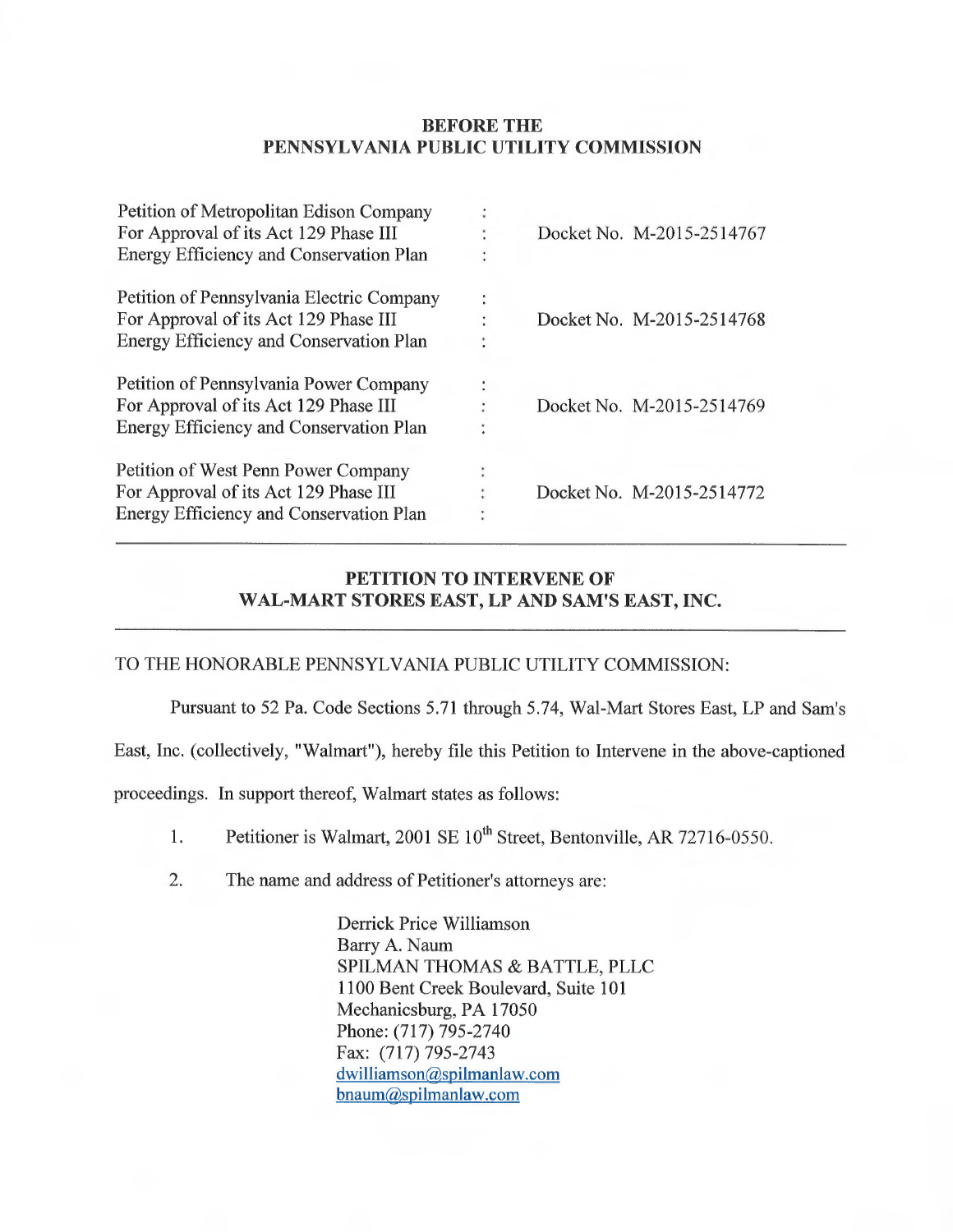3. On November 23, 2015, FirstEnergy Corp. ("FirstEnergy"), on behalf of Metropolitan Edison Company ("Met-Ed"), Pennsylvania Electric Company ("Penelec"), Pennsylvania Power Company ("Penn Power"), and West Penn Power Company ("West Penn") (collectively, "Companies"), filed with the Pennsylvania Public Utility Commission ("PUC" or "Commission") Petitions for approval of the Companies' Phase III Energy Efficiency and Conservation ("EE&C") Plans ("Phase III Plans" or "Plans"), pursuant to the requirements of Act 129 of 2008, 66 Pa. C.S. § 2806.1 ("Act 129") and the PUC's Implementation Order entered on June 11, 2015, at Docket No. M-2014-2424864.

4. Walmart is a national retailer with 160 facilities in the Commonwealth of Pennsylvania, including a large number of facilities in the Companies' respective service territories. These facilities include Walmart Supercenters, Discount Stores, Sam's Clubs, distribution centers, and gas stations. In addition to being a large customer of the Companies, Walmart has also invested in interval metering, energy efficiency ("EE"), and demand side management ("DSM") technology.

5. The Commission's final determination in these proceedings may directly impact the terms and conditions of the electric service that Walmart receives from the Companies. Walmart therefore has a direct, substantial, and unique interest in the outcome of these proceedings that is not represented by any other party. See 52 Pa. Code  $\S$  5.72(a)(2).

2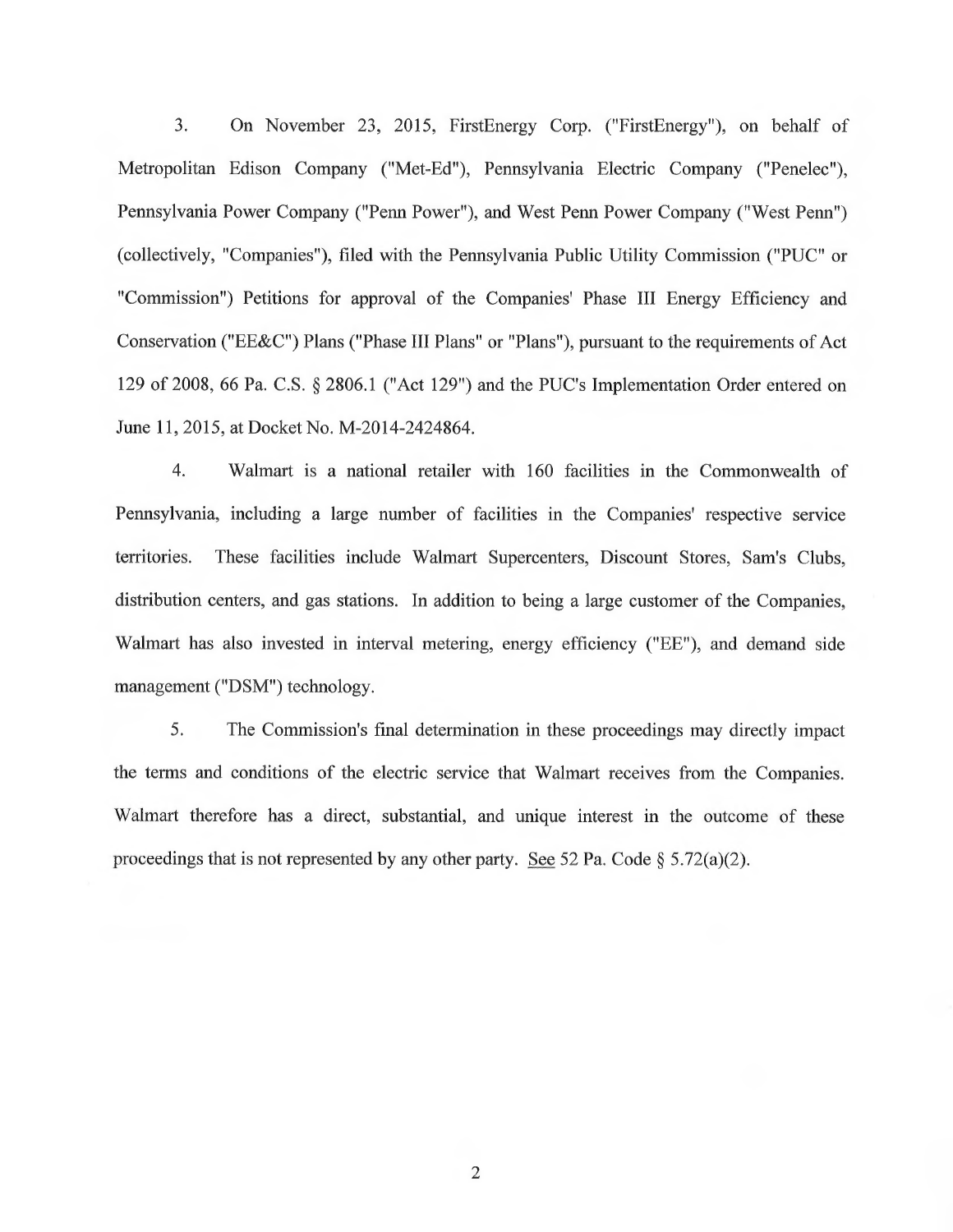WHEREFORE, Wal-Mart Stores East, LP and Sam's East, Inc., requests that the Commission grant this Petition to Intervene and provide Walmart with full party status in these proceedings.

Respectfully submitted,

 $By'$  $\overline{\phantom{a}}$ 

Derrick Price Williamson (Pa. I.D. No. 69274) Barry A. Naum (Pa. I.D. No. 204869) SPILMAN THOMAS & BATTLE, PLLC 1100 Bent Creek Boulevard, Suite 101 Mechanicsburg, PA 17050 Phone: (717) 795-2740 Fax: (717) 795-2743 dwilliamson@spilmanlaw.com bnaum@spilmanlaw.com

Counsel to Wal-Mart Stores East, LP and Sam's East, Inc.

Dated: December 30, 2015